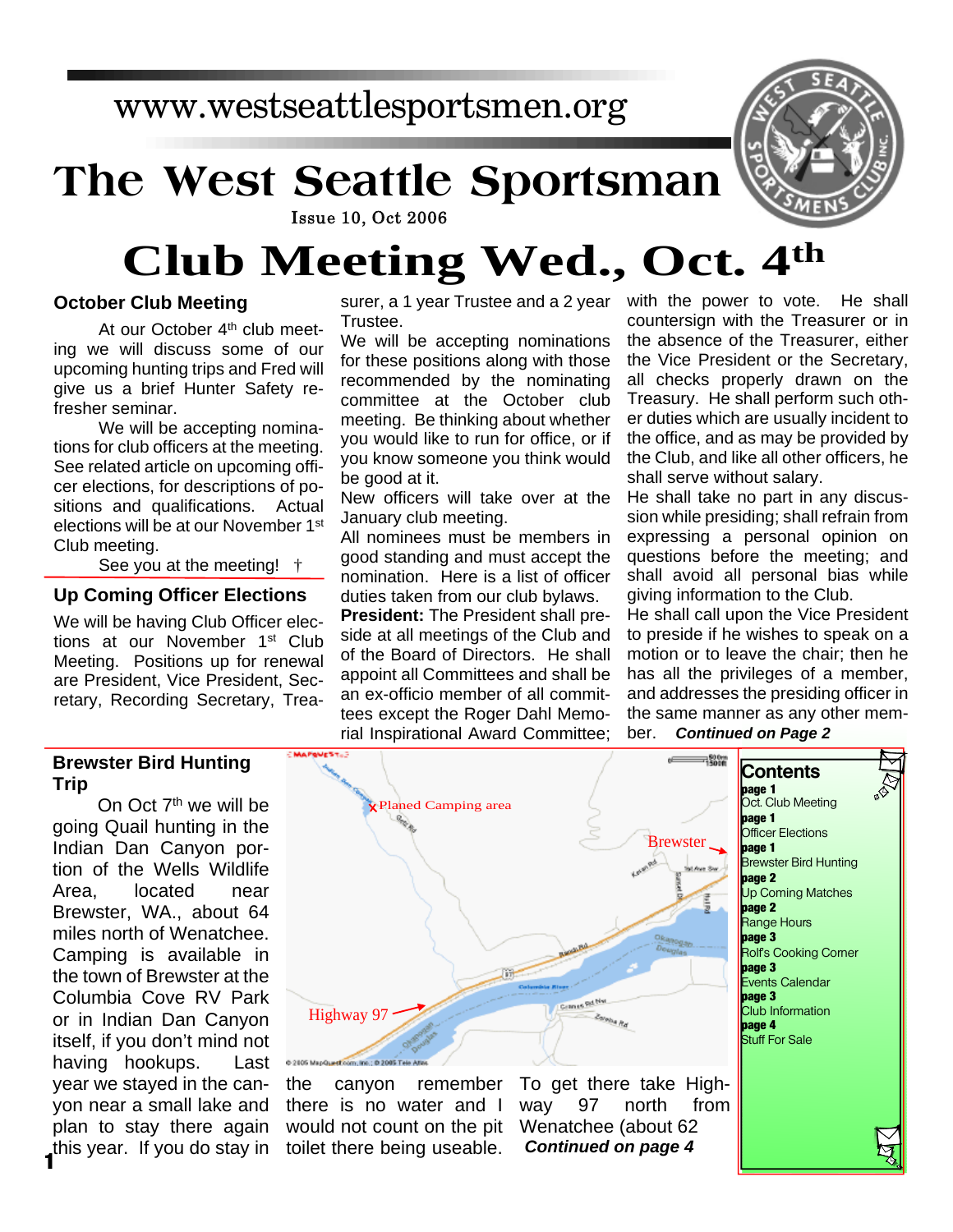#### *Officer Elections from page 1*

The outgoing President shall instruct the newly elected officers to familiarize themselves with the provisions of the By-laws before the January meeting of the Club.

The President shall have each newly elected member recite after him, "The Sportsman's Oath" as follows: "I solemnly swear that I will abide by the Constitution and By-laws of the West Seattle Sportsmen's Club and help in its up-building, and I will not willfully disobey the Game Laws wherever I fish or hunt. I will always be a true sportsman both in the field and to my brother members at all times."

**Vice President:** The Vice President, in the absence of the President, shall preside at all regular or special meetings of the Club and of the Board of Directors.

He shall be responsible for the procurement and arrangement of the entertainment portion of the program at all regular meetings.

In the absence of the President, he shall countersign with the Treasurer or Secretary, all checks properly drawn on the Treasury. He shall perform such other duties as are usually incident to the office.

**Secretary:** The Secretary shall keep a full and complete type- written record of the proceedings of all meetings of the Club and of the Board of Directors, and shall preserve all records in proper books furnished by and which shall remain the property of the Club. He shall hand such books and records over to his successor in office within ten (10) days after election of such successor. He shall perform such other duties as may be provided in the transaction of the business of the Club and in the absence of any two of the President, Vice President or Secretary, he shall countersign with the remaining one of the three named above, all checks properly drawn on the Treasury.

He shall act as reading clerk. He shall call the meeting to order in the absence of the President and Vice President, and preside until a chairman pro-tem is elected. He provides, for the presiding officer, a statement of the unfinished business to come before each meeting. He shall assume the duties of a corresponding secretary in that he conducts the correspondence of the Club; sends out the notices of regular and special Club and Board of Director meetings; and furnishes delegates with credentials; and supplies committees with all papers referred to him.

He shall keep current, a properties book listing all of the Club's physical properties and records. This book shall have recorded in it the location of each item listed.

**Recording Secretary:** The Recording Secretary shall assist in performing all duties incident to the Office of the Secretary, as instructed by the Board of Directors. He shall procure the Past Presidents Pin which is awarded to each President upon leaving office, and shall hand it over to the newly elected President prior to the January Club meeting.

**Treasurer:** The Treasurer shall keep a roll of all members; collect all dues; provide all paid-up members with their membership cards; shall have custody of all moneys of the Club; and shall pay all bills, claims, or rewards approved by the Club, or by the Board of Directors, as herein provided. He shall countersign with the President, or in the absence of the President, either with the Vice President or Secretary, all checks properly drawn on the Treasury.

He shall keep an accurate account of all receipts and disbursements and shall present a full statement of the financial affairs of the Club at each monthly meeting at which business is transacted, or to the Board of Directors at their request. He shall hand over to his successor in office, within ten (10) days after the election of his successor, a complete and accurate financial statement, together with all funds, books and records pertaining to his office, and he shall perform such other duties as are herein provided.

He shall maintain in the name of the Club, a Checking and/or Savings Account in regularly established banking institutions.

**Trustees:** The three Trustees shall perform such duties as may be herein provided; and, with the other elected officers, shall constitute the Board of Directors.  $\dagger$ 

### **Range Hours and Activity**

Monday - Small Bore - 6 PM Tuesday - Fall Pistol League (900) Wednesday - Juniors - Call Fred Burr at 206-935-4883 for information. Cost: Adult members \$2.00, nonmembers \$4.00, Juniors \$1.00.

#### **2** www.westseattlesportsmen.org The West Seattle Sportsman

#### **Up coming Small bore & Air Matches** Oct 14 West Seattle Air Pistol 60 shot

| UGL 14        | west Seathe         | AIL PISIUI OU SHUI                         |
|---------------|---------------------|--------------------------------------------|
| Nov 4-5       | Olympia             | State Indoor Int'l 3-P Championship (West) |
| <b>Nov 11</b> | <b>West Seattle</b> | Air Pistol 60 Shot                         |
| Nov 18        | Centralia           | JORC (West)                                |
| Dec 9         | West Seattle        | Air Pistol 60 shot                         |
| Dec 9         | Olympia             | JOARC (West)                               |
| Dec 30        | West Seattle        | 22 Pistol 90 shot and warm up club match   |
| Jan 13        | West Seattle        | Air Pistol 60 shot                         |
| Jan 27        | West Seattle        | 22 Pistol 90 shot and warm up club match   |
| Feb 10 - 11   | West Seattle        | Air Pistol 60 shot, NRA Sectional          |
| Mar 10        | West Seattle        | Air Pistol 60 shot                         |
| Mar 24        | West Seattle        | 22 Pistol 90 shot and warm up club match   |
| Apr 7         | West Seattle        | Air Pistol 60 shot                         |
|               |                     |                                            |

Issue 10, Oct 2006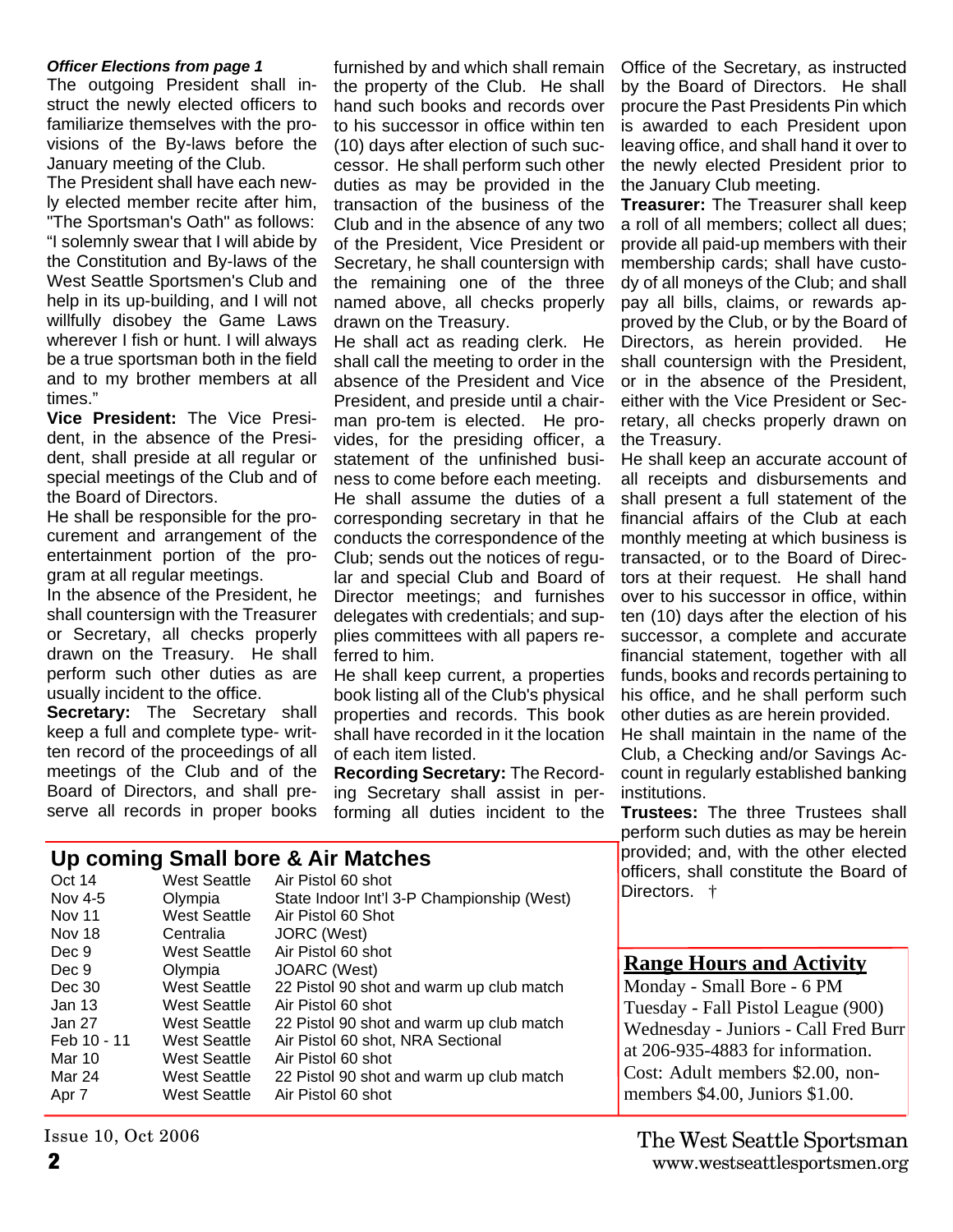## **The West Seattle Sportsmen's Club**

| THE MEST SEATHE SPOTISHIEN'S CIUD<br><b>Sponsors of the Roger Dahl Rifle Training Range</b>                                                                                                                                                                                                                                                                                                                                                                                                                                                                      |                                                              |                                                                                                                                |                                                                                                        |                                                                                                        |  |  |  |  |
|------------------------------------------------------------------------------------------------------------------------------------------------------------------------------------------------------------------------------------------------------------------------------------------------------------------------------------------------------------------------------------------------------------------------------------------------------------------------------------------------------------------------------------------------------------------|--------------------------------------------------------------|--------------------------------------------------------------------------------------------------------------------------------|--------------------------------------------------------------------------------------------------------|--------------------------------------------------------------------------------------------------------|--|--|--|--|
| <b>OFFICERS</b><br>President - Cam Robison<br>Vice Pres. - Greg Boyd<br>Secretary - Tony Olszewski<br>Treasurer - Fred Burr<br>Rec. Sec. - Richard George                                                                                                                                                                                                                                                                                                                                                                                                        | 206-431-8337<br>425-337-3771<br>425-226-5643<br>206-935-4883 | <b>TRUSTEES</b><br>Jerry Mascio<br><b>Frank Novito</b><br><b>Rolf Erickson</b><br>Contact us at: info@westseattlesportsmen.org |                                                                                                        | 206-937-3614                                                                                           |  |  |  |  |
| <b>Rolf's Cooking Cor-</b><br><b>RICE &amp; MUSHROOM</b><br>For larger serving                                                                                                                                                                                                                                                                                                                                                                                                                                                                                   |                                                              |                                                                                                                                | <b>Events Calendar</b><br>Oct 4 <sup>th</sup> - Club Meeting<br>Oct 7 <sup>th</sup> - Eastern WA Quail |                                                                                                        |  |  |  |  |
| <b>CASSEROLE</b>                                                                                                                                                                                                                                                                                                                                                                                                                                                                                                                                                 |                                                              | group double rec-<br>ipe and bake at<br>350° for 11/2 hour.                                                                    |                                                                                                        | <b>Season Opens</b><br>Oct 7 <sup>th</sup> - Brewster Hunting Trip                                     |  |  |  |  |
| 1 teaspoon Oregano<br>1/ <sub>2</sub> cup Butter or Margarine<br>4 Green Onions chopped or                                                                                                                                                                                                                                                                                                                                                                                                                                                                       |                                                              | Oct 21 <sup>st</sup> - Eastern WA Pheasant<br><b>Season Opens</b><br>Nov 1 <sup>st</sup> - Club Meeting, Squid                 |                                                                                                        |                                                                                                        |  |  |  |  |
| (reg onion $\frac{1}{2}$ cup)<br>3⁄4 cup sliced Mushrooms<br>1 cup Rice (uncooked)<br>1 can Beef Consommé<br>11/2 cans of Water                                                                                                                                                                                                                                                                                                                                                                                                                                  |                                                              |                                                                                                                                |                                                                                                        | Talk<br>Dec 6 <sup>th</sup> - Club Christmas Dinner                                                    |  |  |  |  |
|                                                                                                                                                                                                                                                                                                                                                                                                                                                                                                                                                                  |                                                              |                                                                                                                                |                                                                                                        | If you have any ideas for pro-<br>grams to have at the club meet-<br>ings or any good outing ideas let |  |  |  |  |
| Brown Rice, Mushrooms &<br>Onion in Butter add Orega-<br>no.                                                                                                                                                                                                                                                                                                                                                                                                                                                                                                     |                                                              | one of the Officers or Trustees<br>know. You may contact us at:                                                                |                                                                                                        |                                                                                                        |  |  |  |  |
| Cover casserole - Bake at 350°<br>for 1 hour.                                                                                                                                                                                                                                                                                                                                                                                                                                                                                                                    |                                                              |                                                                                                                                |                                                                                                        | info@westseattlesportsmen.org                                                                          |  |  |  |  |
| <b>MEMBERSHIP APPLICATION</b><br><b>Renewal</b><br><b>New</b><br><b>WEST SEATTLE SPORTSMEN'S CLUB</b>                                                                                                                                                                                                                                                                                                                                                                                                                                                            |                                                              |                                                                                                                                |                                                                                                        |                                                                                                        |  |  |  |  |
|                                                                                                                                                                                                                                                                                                                                                                                                                                                                                                                                                                  |                                                              |                                                                                                                                |                                                                                                        | Date                                                                                                   |  |  |  |  |
| propagation and conservation of game birds, game animals, and fish in the State of Washington, do hereby apply<br>for membership in the WEST SEATTLE SPORTSMEN'S CLUB and tender herewith the sum of \$25.00 in<br>payment of one year's dues.<br>"I solemnly swear that I will abide by the Constitution and By-Laws of the West Seattle Sportsmen's Club and<br>help in its up-building and I will not willfully disobey the Game Laws wherever I fish or hunt. I will always be<br>a true sportsman both in the field and to my brother members at all times. | of<br>$\overline{\phantom{a}}$                               | __________________, Washington, being interested in the                                                                        |                                                                                                        |                                                                                                        |  |  |  |  |
|                                                                                                                                                                                                                                                                                                                                                                                                                                                                                                                                                                  |                                                              | If you would like to<br>receive the Club                                                                                       |                                                                                                        |                                                                                                        |  |  |  |  |
|                                                                                                                                                                                                                                                                                                                                                                                                                                                                                                                                                                  | newsletter by email<br>check here.                           |                                                                                                                                |                                                                                                        |                                                                                                        |  |  |  |  |
|                                                                                                                                                                                                                                                                                                                                                                                                                                                                                                                                                                  |                                                              |                                                                                                                                |                                                                                                        |                                                                                                        |  |  |  |  |
| (New Only)                                                                                                                                                                                                                                                                                                                                                                                                                                                                                                                                                       |                                                              |                                                                                                                                |                                                                                                        |                                                                                                        |  |  |  |  |

www.seattlesportsmen.org **3** The West Seattle Sportsman

Issue 10, Oct 2006